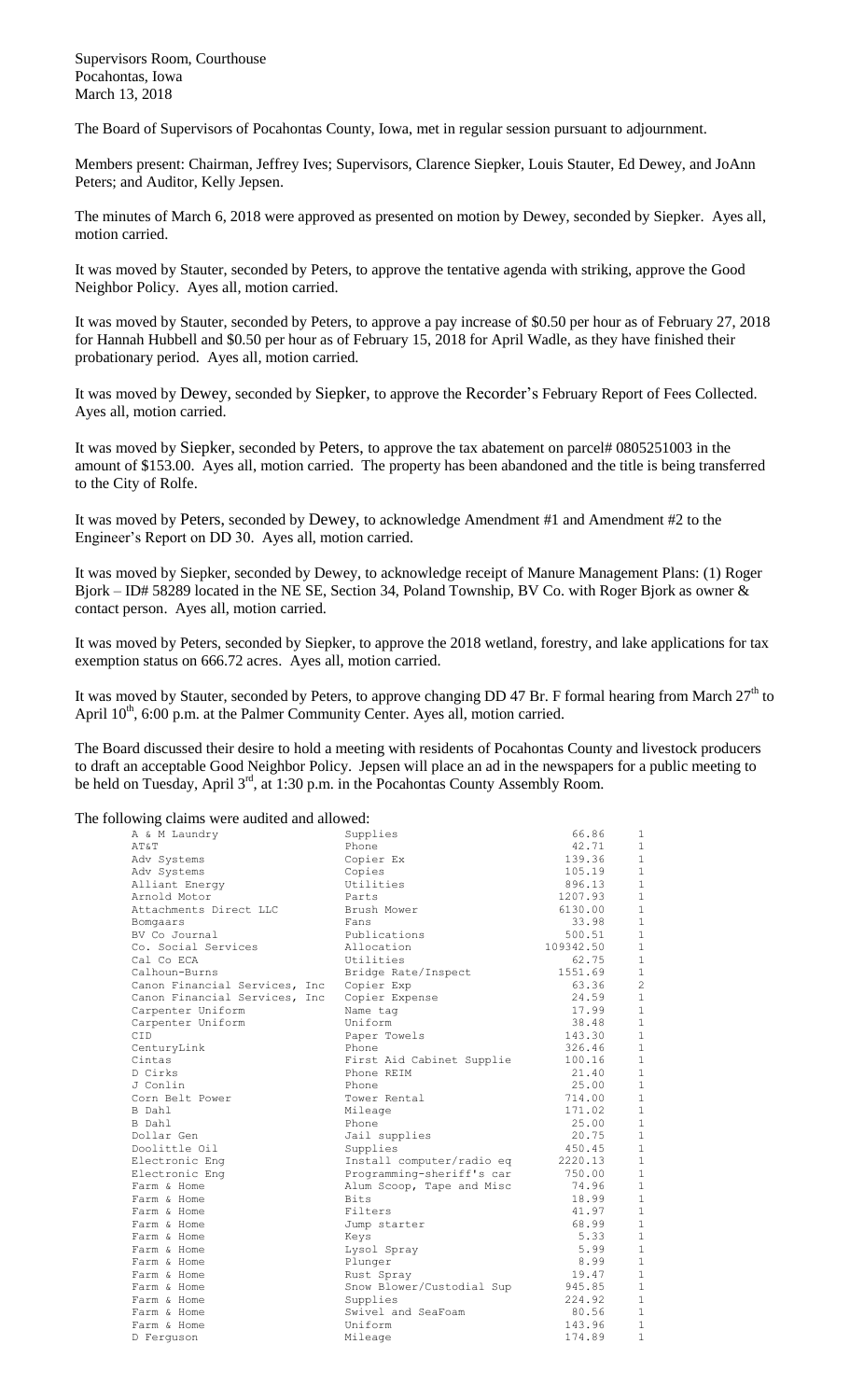| D Ferquson                                    |
|-----------------------------------------------|
| Fire Proof Plus                               |
| City-Fonda                                    |
| Gilmore City<br>Great Am Fin                  |
| City-Havelock                                 |
| Healthcare First c/o Wells Far                |
| S Henderson                                   |
| Hoffman Filter                                |
| K Hoffman                                     |
| Hannah G Hubbell                              |
| Hannah G Hubbell<br>Humboldt Co Sheriff       |
| IState Truck                                  |
| IA Lakes Elec                                 |
| R Jergens                                     |
| R Jergens                                     |
| Johnston Auto                                 |
| M Klocke                                      |
| L-Tron Corporation<br>House of Print          |
| Laurens Sun                                   |
| RELX INC DBA LexisNexis                       |
| Mail Servcs                                   |
| Marshall County Auditor Attn:                 |
| Martin Marietta                               |
| McKesson Medical                              |
| Mediacom<br>Jeffrey A Mefferd Jr              |
| K Metzger                                     |
| K Metzger                                     |
| Mid Iowa Sales                                |
| MidAmeri Energy                               |
| MidAmeri Energy                               |
| MidAmeri Energy<br>Midwest Wheel              |
| Napa                                          |
| Next Gen Tech                                 |
| Karen L Norine                                |
| N IA Telecom                                  |
| NW Comm                                       |
| R Nystrom                                     |
| Office Depot<br>Office Elements               |
| Office Elements                               |
| Office Elements                               |
| Office Elements                               |
| Office Elements                               |
| Office Systems                                |
|                                               |
| City-Palmer                                   |
| Philips Lifeline                              |
| City-Plover                                   |
| Po Co EMA                                     |
| Po Co Ext<br>Po Co Home Care                  |
| Po Co Pub Health                              |
| Po Co Solid Waste                             |
| Poca Co Treas                                 |
| Poca Equip                                    |
|                                               |
| Poca Fiber<br>Poca Fiber                      |
|                                               |
| Poca Fiber<br>Poca Fiber                      |
| Poca Fiber<br>Poca Fiber                      |
| Poca Ford                                     |
| Poca Ford                                     |
| Poca Ford                                     |
| Poca Lumber                                   |
| Poca Lumber<br>Poca Lumber                    |
| Poca Sales & Serv                             |
| City-Pocahontas                               |
| City-Pocahontas                               |
| City-Pocahontas                               |
| Polk Co Sheriff                               |
| Premium Quality Lighting<br>Precision Machine |
| Pro Co-Op                                     |
| Pro Co-Op                                     |
| Pro Co-Op                                     |
| Pro Co-Op                                     |
| Pro Co-Op                                     |
| Pro Co-Op<br>Pro Co-Op                        |
| Pro Co-Op                                     |
| RAM Systems                                   |
| Ramada Des Moines Airport                     |
| Record Dem                                    |
| Record Dem                                    |
| Record Dem                                    |
| Rees Truck<br>S Richardson                    |
| J Roetman                                     |
| City-Rolfe                                    |
| Schneider Corp                                |
| Genesis                                       |
| Janell M Schuller                             |
| Seiler App<br>Seiler App                      |
| Seneca Companies                              |
| Sinek Vision Clinic<br>Solutions              |

| D Ferguson                                                                                                                                                                                                                                                                                                                                                                                        | Phone                     | 25.00         | 1                            |
|---------------------------------------------------------------------------------------------------------------------------------------------------------------------------------------------------------------------------------------------------------------------------------------------------------------------------------------------------------------------------------------------------|---------------------------|---------------|------------------------------|
| Fire Proof Plus                                                                                                                                                                                                                                                                                                                                                                                   | Inspection                | 2940.00       | 1                            |
| City-Fonda                                                                                                                                                                                                                                                                                                                                                                                        | Utilities                 | 221.89        | 1                            |
| Gilmore City                                                                                                                                                                                                                                                                                                                                                                                      | Utilities                 | 266.22        | 1                            |
| Great Am Fin                                                                                                                                                                                                                                                                                                                                                                                      | Copier Exp                | 70.73         | $\mathbf{1}$                 |
| City-Havelock                                                                                                                                                                                                                                                                                                                                                                                     | RUT FTM Havelock          | 747.35        | 1                            |
| Healthcare First c/o Wells Far                                                                                                                                                                                                                                                                                                                                                                    | Services                  | 95.00         | $\mathbf{1}$                 |
| S Henderson                                                                                                                                                                                                                                                                                                                                                                                       | Meals-prisoner transp     | 13.57         | 1                            |
| Hoffman Filter                                                                                                                                                                                                                                                                                                                                                                                    | Disposal Ser              | 55.00         | $\mathbf{1}$                 |
| K Hoffman                                                                                                                                                                                                                                                                                                                                                                                         | Mileage                   | 18.53         | 1                            |
| Hannah G Hubbell                                                                                                                                                                                                                                                                                                                                                                                  |                           | 42.13         | $\mathbf{1}$                 |
|                                                                                                                                                                                                                                                                                                                                                                                                   | Mileage                   |               |                              |
| Hannah G Hubbell                                                                                                                                                                                                                                                                                                                                                                                  | Phone                     | 25.00         | 1                            |
| Humboldt Co Sheriff                                                                                                                                                                                                                                                                                                                                                                               | Housing prisoners         | 1350.00       | $\mathbf{1}$                 |
| IState Truck                                                                                                                                                                                                                                                                                                                                                                                      | Supplies                  | 558.03        | 1                            |
| IA Lakes Elec                                                                                                                                                                                                                                                                                                                                                                                     | Replaced Bulb in Dover 28 | 165.00        | 1                            |
| R Jergens                                                                                                                                                                                                                                                                                                                                                                                         | Mileage                   | 742.68        | 2                            |
| R Jerqens                                                                                                                                                                                                                                                                                                                                                                                         | Phone                     | 108.41        | 1                            |
| Johnston Auto                                                                                                                                                                                                                                                                                                                                                                                     | Supplies                  | 22.44         | 1                            |
| M Klocke                                                                                                                                                                                                                                                                                                                                                                                          | Mileage                   | 20.71         | 1                            |
| L-Tron Corporation                                                                                                                                                                                                                                                                                                                                                                                | Printer mounts, paper     | 1741.74       | 1                            |
| House of Print                                                                                                                                                                                                                                                                                                                                                                                    | License Envelopes         | 335.00        | 1                            |
| Laurens Sun                                                                                                                                                                                                                                                                                                                                                                                       | Publications              | 710.03        | 1                            |
| RELX INC DBA LexisNexis                                                                                                                                                                                                                                                                                                                                                                           | Legal Software            | 99.00         | 1                            |
| Mail Servcs                                                                                                                                                                                                                                                                                                                                                                                       | Printing & Mailing        | 230.30        | 1                            |
| Marshall County Auditor Attn:                                                                                                                                                                                                                                                                                                                                                                     | Reimb Med Examiner Fees   | 245.40        | -1                           |
| Martin Marietta                                                                                                                                                                                                                                                                                                                                                                                   | Roadstone                 | 13613.39      | 1                            |
| McKesson Medical                                                                                                                                                                                                                                                                                                                                                                                  | Hand sanitizer            | 69.24         | <sup>1</sup>                 |
| Mediacom                                                                                                                                                                                                                                                                                                                                                                                          | Internet                  | 210.41        | $\mathbf{1}$                 |
| Jeffrey A Mefferd Jr                                                                                                                                                                                                                                                                                                                                                                              | Reimb postage-ACA Forms   | 7.70          | $\mathbf{1}$                 |
| K Metzger                                                                                                                                                                                                                                                                                                                                                                                         | Mileage                   | 196.36        | $\mathbf{1}$                 |
| K Metzger                                                                                                                                                                                                                                                                                                                                                                                         | Phone                     | 25.00         | $\mathbf{1}$                 |
| Mid Iowa Sales                                                                                                                                                                                                                                                                                                                                                                                    | Tools                     | 46.46         | $\mathbf{1}$                 |
| MidAmeri Energy                                                                                                                                                                                                                                                                                                                                                                                   | Gilmore City/Electricity  | 43.77         | 1                            |
| MidAmeri Energy                                                                                                                                                                                                                                                                                                                                                                                   | Rural Manson/Int Lights   | 49.19         | $\mathbf{1}$                 |
| MidAmeri Energy                                                                                                                                                                                                                                                                                                                                                                                   | Varina/Electricity        | 45.30         | -1                           |
| Midwest Wheel                                                                                                                                                                                                                                                                                                                                                                                     | Supplies                  | 316.66        | $\mathbf{1}$                 |
|                                                                                                                                                                                                                                                                                                                                                                                                   |                           | 74.07         | 1                            |
| Napa                                                                                                                                                                                                                                                                                                                                                                                              | Supplies                  |               |                              |
| Next Gen Tech                                                                                                                                                                                                                                                                                                                                                                                     | Monthly OwnCloud Agreemen | 150.00        | $\mathbf{1}$                 |
| Karen L Norine                                                                                                                                                                                                                                                                                                                                                                                    | Mileage                   | 14.17         | 1                            |
| N IA Telecom                                                                                                                                                                                                                                                                                                                                                                                      | Replace batteries         | 569.00        | $\mathbf{1}$                 |
| NW Comm                                                                                                                                                                                                                                                                                                                                                                                           | Web hosting               | 227.55        | -2                           |
| R Nystrom                                                                                                                                                                                                                                                                                                                                                                                         | Mileage                   | 10.90         | $\mathbf{1}$                 |
| Office Depot                                                                                                                                                                                                                                                                                                                                                                                      | Supplies                  | 5.29          | 1                            |
| Office Elements                                                                                                                                                                                                                                                                                                                                                                                   | Chair Mat                 | 65.00         | $\mathbf{1}$                 |
| Office Elements                                                                                                                                                                                                                                                                                                                                                                                   | Envelopes                 | 18.99         | 1                            |
| Office Elements                                                                                                                                                                                                                                                                                                                                                                                   | Health Supplies           | 393.20        | $\overline{1}$               |
| Office Elements                                                                                                                                                                                                                                                                                                                                                                                   | Labeler                   | 148.05        | -1                           |
| Office Elements                                                                                                                                                                                                                                                                                                                                                                                   | Supplies                  | 179.96        | $\mathbf{1}$                 |
| Office Systems                                                                                                                                                                                                                                                                                                                                                                                    | Copier Exp                | 62.90         | 1                            |
| City-Palmer                                                                                                                                                                                                                                                                                                                                                                                       | Utilities/RUT/FTM         | 2314.96       | $\overline{\phantom{0}}^2$   |
| Philips Lifeline                                                                                                                                                                                                                                                                                                                                                                                  | Lifeline                  | 1745.21       | 1                            |
| City-Plover                                                                                                                                                                                                                                                                                                                                                                                       | RUT FTM Plover            | 1333.34       | 1                            |
| Po Co EMA                                                                                                                                                                                                                                                                                                                                                                                         | Hazmat Reimbursement      | 9137.00       | 1                            |
| Po Co Ext                                                                                                                                                                                                                                                                                                                                                                                         | Training                  | 280.00        | $\mathbf{1}$                 |
| Po Co Home Care                                                                                                                                                                                                                                                                                                                                                                                   | Services                  | 8372.50       | $\overline{c}$               |
| Po Co Pub Health                                                                                                                                                                                                                                                                                                                                                                                  | Services                  | 37.32         | $\mathbf{1}$                 |
| Po Co Solid Waste                                                                                                                                                                                                                                                                                                                                                                                 | Rural Waste               | 9330.34       | 1                            |
| Poca Co Treas                                                                                                                                                                                                                                                                                                                                                                                     | 2nd Half County Farm Prop | 4366.00       | $\mathbf{1}$                 |
| Poca Equip                                                                                                                                                                                                                                                                                                                                                                                        | Equip maint               | 78.05         | 1                            |
| Poca Fiber                                                                                                                                                                                                                                                                                                                                                                                        | Internet                  | 79.95         | $\overline{4}$               |
| Poca Fiber                                                                                                                                                                                                                                                                                                                                                                                        | Internet Service          | 116.62        | 1                            |
| Poca Fiber                                                                                                                                                                                                                                                                                                                                                                                        | Phone                     | 36.67         | 1                            |
| Poca Fiber                                                                                                                                                                                                                                                                                                                                                                                        | Phone/internet            | 165.69        | 1                            |
| Poca Fiber                                                                                                                                                                                                                                                                                                                                                                                        | Phone, Fax, Internet      | 917.54        | 1                            |
| Poca Fiber                                                                                                                                                                                                                                                                                                                                                                                        | Telephone                 | 41.67         | 1                            |
| Poca Ford                                                                                                                                                                                                                                                                                                                                                                                         | Veh Maint                 | 84.74         | 1                            |
| Poca Ford                                                                                                                                                                                                                                                                                                                                                                                         | 2018 F250SD               | 18422.50      | 1                            |
| Poca Ford                                                                                                                                                                                                                                                                                                                                                                                         | 2018 F250SD Vehicle       | 18422.50      | 1                            |
| Poca Lumber                                                                                                                                                                                                                                                                                                                                                                                       | Courthouse entry way scre | 75.00         | 1                            |
|                                                                                                                                                                                                                                                                                                                                                                                                   |                           |               |                              |
| Poca Lumber<br>Poca Lumber                                                                                                                                                                                                                                                                                                                                                                        | Pine<br>Skid Plate        | 63.00<br>5.40 | $\mathbf{1}$<br>1            |
|                                                                                                                                                                                                                                                                                                                                                                                                   |                           |               |                              |
| Poca Sales & Serv                                                                                                                                                                                                                                                                                                                                                                                 | Veh maint                 | 40.95         | <sup>1</sup>                 |
| City-Pocahontas                                                                                                                                                                                                                                                                                                                                                                                   | Pocahontas Quonset/Utilit | 14.61         | $\mathbf{1}$                 |
| City-Pocahontas                                                                                                                                                                                                                                                                                                                                                                                   | Pocahontas Shop/Utilities | 1072.01       | - 1                          |
| City-Pocahontas                                                                                                                                                                                                                                                                                                                                                                                   | Utilities                 | 5433.26       | 8                            |
| Polk Co Sheriff                                                                                                                                                                                                                                                                                                                                                                                   | Serve papers              | 94.36         | $\mathbf{1}$<br>$\mathbf{1}$ |
| Premium Quality Lighting                                                                                                                                                                                                                                                                                                                                                                          |                           |               |                              |
|                                                                                                                                                                                                                                                                                                                                                                                                   | LED Light Bulbs           | 478.59        |                              |
|                                                                                                                                                                                                                                                                                                                                                                                                   | Supplies                  | 199.80        | $\mathbf{1}$                 |
|                                                                                                                                                                                                                                                                                                                                                                                                   | Diesel Bulk/Card          | 28200.94      | $\mathbf{1}$                 |
|                                                                                                                                                                                                                                                                                                                                                                                                   | Fonda/Propane             | 810.00        | 1                            |
|                                                                                                                                                                                                                                                                                                                                                                                                   | Fuel                      | 567.52        | $\overline{c}$               |
|                                                                                                                                                                                                                                                                                                                                                                                                   | Fuel - Sheriff's Vehicles | 2517.93       | 1                            |
|                                                                                                                                                                                                                                                                                                                                                                                                   | Gas Bulk                  | 1600.65       | 1                            |
|                                                                                                                                                                                                                                                                                                                                                                                                   | Havelock/Propane          | 1123.75       | 1                            |
|                                                                                                                                                                                                                                                                                                                                                                                                   | Palmer/Propane            | 675.00        | 1                            |
|                                                                                                                                                                                                                                                                                                                                                                                                   | Plover/Propane            | 870.00        | 1                            |
|                                                                                                                                                                                                                                                                                                                                                                                                   | Software Maint            | 545.00        | 1                            |
|                                                                                                                                                                                                                                                                                                                                                                                                   | Lodging-JM GIAC Conferenc | 291.18        | 1                            |
|                                                                                                                                                                                                                                                                                                                                                                                                   | Bd of adjustment notice   | 12.60         | 1                            |
|                                                                                                                                                                                                                                                                                                                                                                                                   | Publication               | 147.00        | 2                            |
|                                                                                                                                                                                                                                                                                                                                                                                                   | Publications              | 691.40        | -1                           |
|                                                                                                                                                                                                                                                                                                                                                                                                   | Parts                     | 9.45          | 1                            |
|                                                                                                                                                                                                                                                                                                                                                                                                   | Phone                     | 25.00         | $\mathbf{1}$                 |
|                                                                                                                                                                                                                                                                                                                                                                                                   | 911 sign for Hospital     | 90.14         | 1                            |
|                                                                                                                                                                                                                                                                                                                                                                                                   | Utilities                 | 524.48        | <sup>1</sup>                 |
|                                                                                                                                                                                                                                                                                                                                                                                                   | Beacon Ser                | 12715.00      | -2                           |
|                                                                                                                                                                                                                                                                                                                                                                                                   | Services                  | 43.50         | <sup>1</sup>                 |
|                                                                                                                                                                                                                                                                                                                                                                                                   | Mileage                   | 71.83         | 1                            |
|                                                                                                                                                                                                                                                                                                                                                                                                   | Service                   | 63.00         | $\mathbf{1}$                 |
|                                                                                                                                                                                                                                                                                                                                                                                                   | Shower Valve Jail         | 1148.85       | 1                            |
|                                                                                                                                                                                                                                                                                                                                                                                                   | Fuel Nozzles and Swivels  | 275.94        | $\mathbf{1}$                 |
| Precision Machine<br>Pro Co-Op<br>Pro Co-Op<br>Pro Co-Op<br>Pro Co-Op<br>Pro Co-Op<br>Pro Co-Op<br>Pro Co-Op<br>Pro Co-Op<br>RAM Systems<br>Ramada Des Moines Airport<br>Record Dem<br>Record Dem<br>Record Dem<br>Rees Truck<br>S Richardson<br>J Roetman<br>City-Rolfe<br>Schneider Corp<br>Genesis<br>Janell M Schuller<br>Seiler App<br>Seiler App<br>Seneca Companies<br>Sinek Vision Clinic | Safety Glasses-KK         | 200.00        | $\mathbf{1}$                 |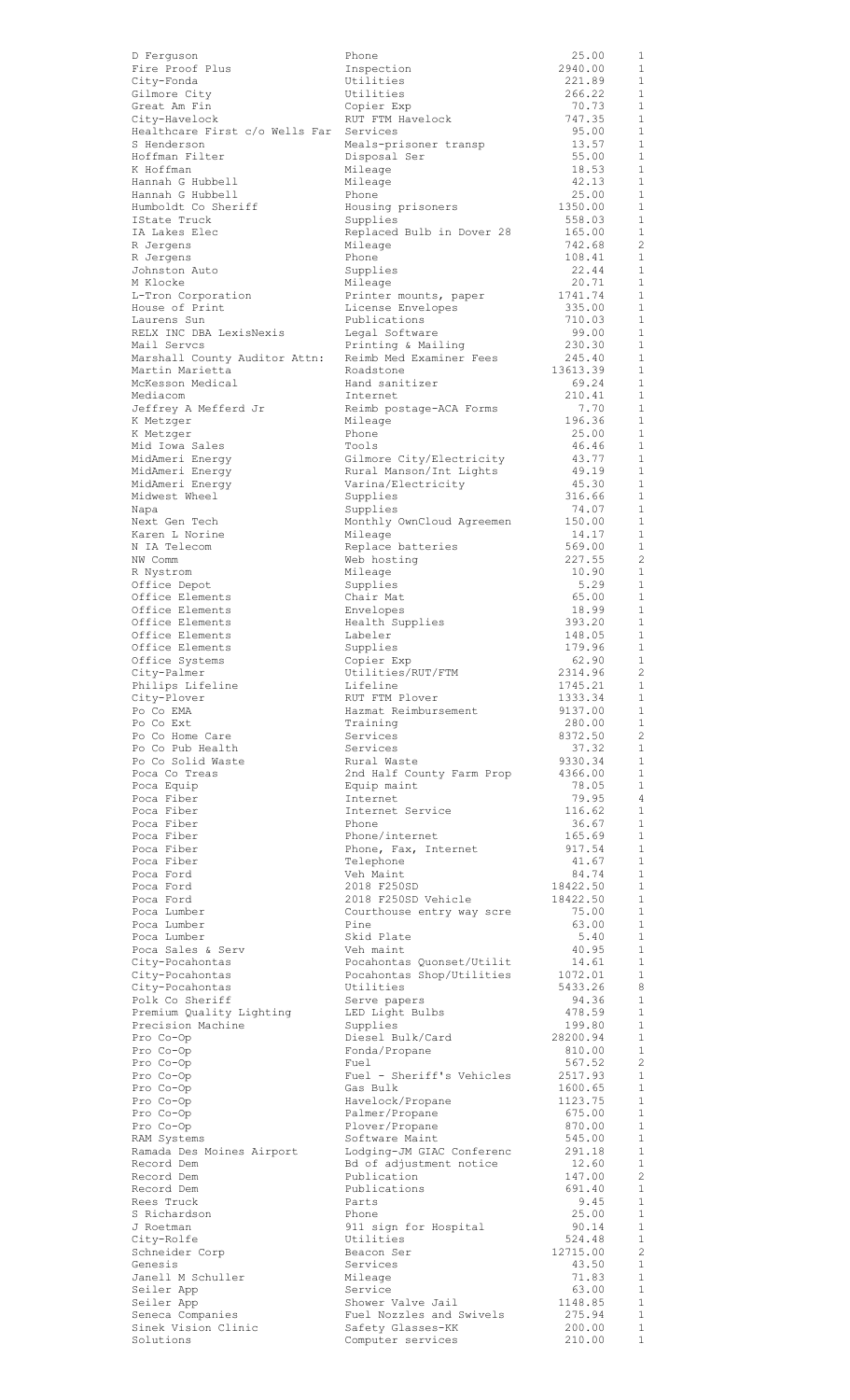| Solutions                     | Computers                 | 2199.51   | $\mathbf{1}$   |
|-------------------------------|---------------------------|-----------|----------------|
| Solutions                     | Subscription              | 1701.50   | $\mathbf 1$    |
| Solutions                     | Travel Exp-Comp Main      | 210.00    | $1\,$          |
| Solutions                     | Webroot                   | 47.98     | $\,1\,$        |
| D Stall                       | Mileage                   | 345.27    | $\,1\,$        |
| D Stall                       | Phone                     | 25.00     | $\mathbf 1$    |
| Star Leasing                  | Copier Lease              | 83.13     | $1\,$          |
| Star Leasing                  | Lease Pmt                 | 104.70    | $1\,$          |
| Gretchen Tiedeman             | Expenses                  | 50.00     | $\mathbf 1$    |
| Gretchen Tiedeman             | Web hosting reimb.        | 26.00     | $\,1$          |
| IA ST Treasurer               | Mining Lic/2yr/Reissue Ch | 140.00    | $\mathbf 1$    |
| Univ of Okoboji EM Conference | Conference                | 125.00    | $\mathbf{1}$   |
| USPS                          | Postage                   | 300.00    | $\overline{3}$ |
| USPS                          | Pre-posted envelopes      | 609.15    | $\mathbf 1$    |
| USPS                          | Stamped Envelopes         | 290.30    | $\mathbf 1$    |
| City-Varina                   | RUT/FTM                   | 383.51    | $\mathbf 1$    |
| Verizon                       | Ipad Charges              | 80.02     | $\mathbf 1$    |
| Verizon                       | Phone                     | 40.01     | $\mathbf 1$    |
| Von Bokern Assoc              | Services                  | 750.00    | $\overline{1}$ |
| April C Wadle                 | Mileage                   | 238.76    | $\,1\,$        |
| April C Wadle                 | Phone                     | 25.00     | $1\,$          |
| A Warner                      | MH Advocate Exp           | 51.80     | $\mathbf 1$    |
| Wex Bank                      | Fuel                      | 145.44    | $\,1\,$        |
| Windstream                    | Phone                     | 96.10     | $1\,$          |
| Windstream                    | Telecommunications        | 129.80    | $\mathbf 1$    |
| Windstream                    | Telephone                 | 134.46    | $\,1\,$        |
| Woods                         | Supplies                  | 14.62     | $\,1\,$        |
| Woods                         | Supplies/Postage          | 25.72     | $1\,$          |
| Ziegler                       | Supplies                  | 16008.80  | 1              |
| Grand Total                   |                           | 314969.61 |                |

Jack Moellering, County Engineer, let the Board know that there has been a change in the bridge postings. It was moved by Peters, seconded by Siepker, to adopt the following resolution. The chairman called the question with the following recorded votes: Ayes: Siepker; Peters; Ives; Stauter; and Dewey. Nays: none. Whereby the Chairman declared the resolution duly adopted.

## **RESOLUTION – 2018-03- #7 Revised Bridge Postings**

**WHEREAS**, Pocahontas County receives significant federal funding for bridges and accordingly is required to conduct bridge inspections and where prescribed, to close or to place restrictions as to the weight of vehicles using such bridges, and

**WHEREAS**, the bridge inspection consultant for the County, a professional engineer, has previously determined bridge load postings according to vehicle type for several bridges in the County, and

**WHEREAS**, the County desires to maintain the safety of the public and continue receiving federal funding for bridge replacements, and

**WHEREAS**, rehabilitation of some bridges is under contract and in progress. Such rehabilitation is planned to restore some or all of these bridge's capacity.

**NOW THEREFORE BE IT RESOLVED** by the Pocahontas County Board of Supervisors that the below bridges be posted as recommended by said bridge inspection consultant pursuant to Iowa Code Sections 321.471 and 321.472.

| County#      | $FHwA \#$ | Location        | Old Posting    | New Posting    |
|--------------|-----------|-----------------|----------------|----------------|
| Dover 43     | 279050    | $18/19$ Dover   | 21-28-28       | $16 - 21 - 21$ |
| Sherman 152  | 279660    | 19/30 Sherman   | 12 tons        | 5 tons         |
| Sherman 235  | 279630    | $24/25$ Sherman | $15 - 25 - 25$ | 6 tons         |
| Marshall 242 | 279810    | 19/30 Marshall  | 10 tons        | 5 tons         |

Motion was made by Stauter, seconded by Dewey, to authorize the Chairman to sign the Iowa DOT Agreement for Detour of Primary Highways onto Local Roads. Ayes all, motion carried. Moellering did not have any new information for the Board.

At 11:00 a.m., the Board proceeded with the Public Hearing for the FY2019 Budget. No one was present from the public. There were no written or oral objections filed. Following discussion, it was moved by Dewey, seconded by Siepker, to approve the FY19 budget by resolution. Voice vote: Ayes – Siepker, Peters, Ives, Stauter, Dewey; Nays-none. Whereby the Chairman declared the resolution duly adopted to-wit:

## **RESOLUTION – 2018-03- #8 FY 2019 COUNTY BUDGET**

**WHEREAS**, Pocahontas County, Iowa held a Public Hearing on March 13, 2018 for the

2018/2019 Fiscal Year County Budget, and

**WHEREAS**, Iowa Code Section 331,434 authorizes the Board of each county to certify property taxes annually at its March session,

**NOW THEREFORE BE IT RESOLVED**, on March 13, 2019, the Pocahontas County Board of Supervisors approved the County Budget in the amount of \$13,327,365 with \$1,541,996 in transfers for a total of \$14,869,361; with the following approved levies and tax asking:

Levies per \$1,000 of valuation: General Basic \$ 3.50 General Suppl. \$ 2.00138 Mental Health \$ 0.30055 Rural Basic \$ 3.35649 Total \$ 9.15842 Tax Askings: General Basic \$ 2,767,253 General Suppl \$ 1,582,378 Mental Health \$ 237,628